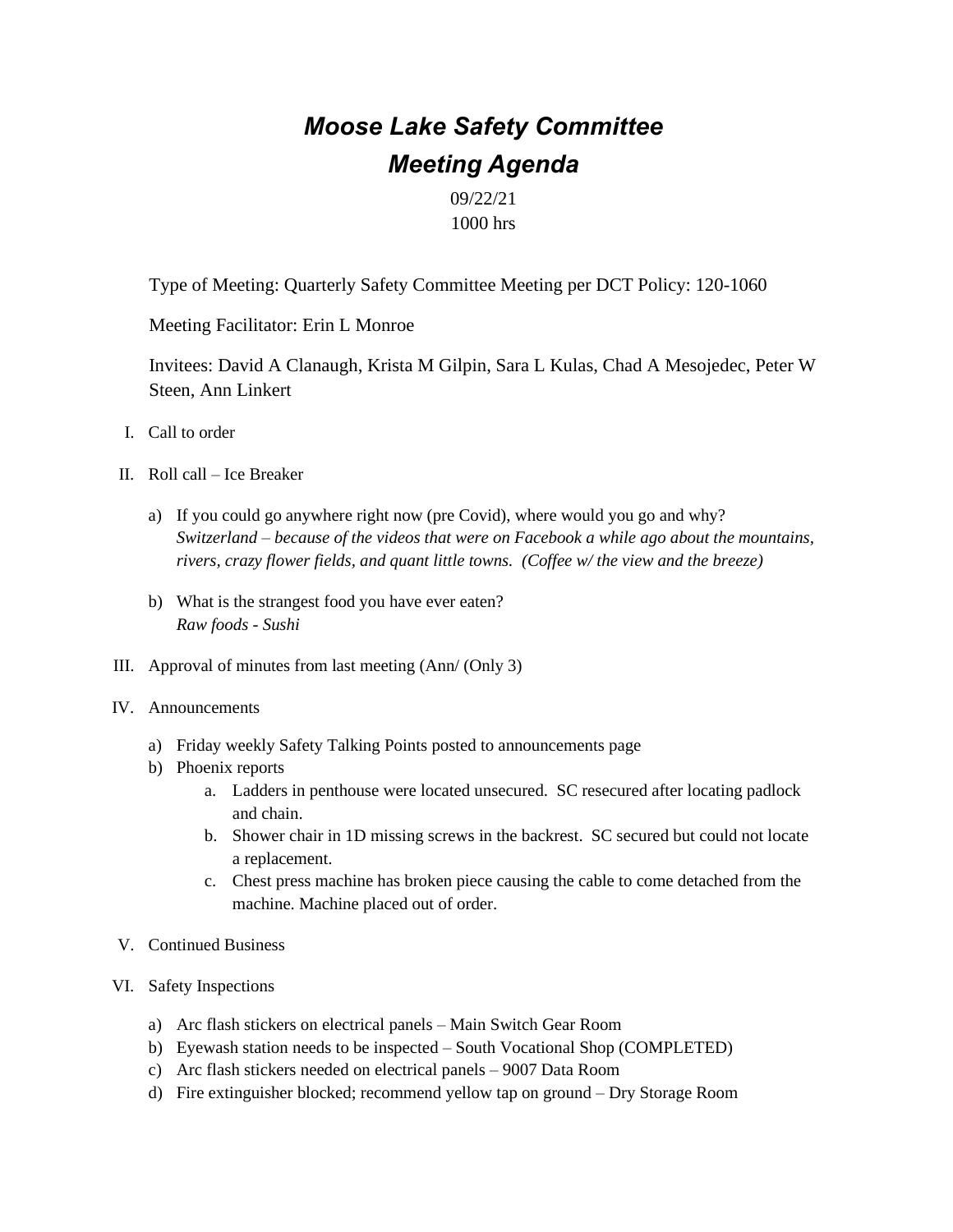- e) Egress blocked by food cart Dry Storage Room (COMPLETED)
- VII. Emergency Preparedness
	- a) Fire Drills
		- a.  $07/30/21 3$ <sup>rd</sup> Watch
		- b.  $08/10/21 1$ <sup>st</sup> Watch
		- c. 08/25/21 Fire alarm (1931 hrs)
		- d.  $09/11/21 3$ <sup>rd</sup> Watch
	- b) Severe Weather Drills
- VIII. Employee Injury Report
	- a)  $07/08/21$  EE injured by combative client
	- b)  $07/11/21$  EE injured by combative client
	- c)  $07/11/21 2^{nd}$  EE injured by combative client
	- d) 07/23/21 Ambulance was called for an EE that felt dizzy and disoriented.
	- e) 08/18/21 EE was pushing a cart through the sallyport when the door closed, catching her hand between the cart and the door.
	- IX. Client Injury Report
		- a) Fall in room  $-5$
		- b) Trip and fall  $-4$  (Road, hallway, staff desk, unknown)
		- c) Slip and fall  $-5$  (Hallway x2, shower, outside of shower, kitchen)
		- d) Laceration  $-2$
		- e) Other 5 (Working out, softball x2, broken crutch, mixing bowl)
	- X. Product/Equipment Recall
		- a) 07/14/21 Academy Sports + Outdoors Recalls 24" Bicycle Due to Fall/Injury Hazard
		- b) 07/21/21 American Outdoor Brans Recalls Earmuffs w/ Rechargeable Lithium Battery Packs Due to Fire/Burn Hazards
		- c) 07/21/21 Harbor Freight Tools Recalls One-Stop Gardens 15K/30K BTU Tank Top Propane Heaters Due to Burn Hazard
		- d) 07/21/21 Rite Aid Recalls Rechargeable Handheld Fans Due to Fire Hazard
		- e) 07/29/21 Generac Recalls Portable Generators Due to Finger Amputations/Crushing Hazard
		- f) 08/04/21 Sling Loungers (Sold at Dollar General) Recalled Due to Amputation/Laceration/Pinching Hazard
		- g) 08/04/21 Several Well-Known Brand Names Humidifies Recalled Due to Fire/Burn Hazard
		- h) 08/04/21 LG Energy Solution Michigan Recalls Home Energy Storage Batteries Due to Fire Hazard
		- i) 09/15/21 Gas One Recalls Propane Adapter Hose Due to Fire Hazard